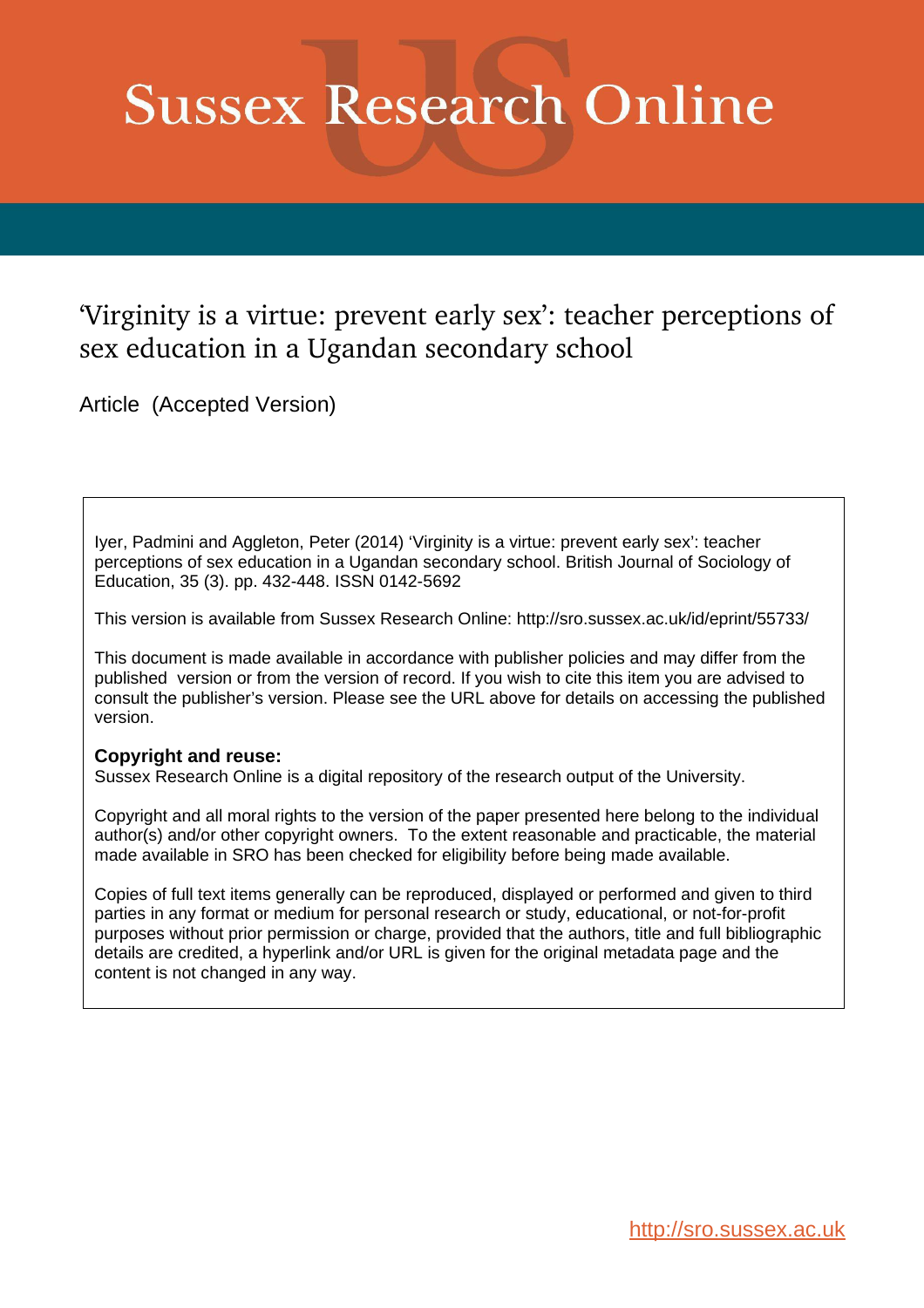### **'Virginity is a Virtue: Prevent Early Sex' – Teacher perceptions of sex education in a Ugandan secondary school**

Padmini Iyer<sup>a</sup> and Peter Aggleton<sup>b</sup>

*a Department of Education, School of Education and Social Work, University of Sussex, Falmer,*  Brighton, UK; <sup>b</sup>National Centre in HIV Social Research, University of New South Wales, *Sydney, Australia* 

Sex education is a politically contentious issue in many countries, and there are numerous, competing ideologies relating to the most appropriate methods to teach young people about sexual and reproductive health. This paper examines policy and practice in Uganda in light of two contrasting ideologies, namely morally conservative and comprehensive rights-based approaches to sex education. After a brief description of these approaches, findings from a preliminary qualitative study among teachers working in a non-governmental organisation-run secondary school in Uganda are discussed. Teachers' responses are analysed against the background of current Ugandan sex education policies. The paper considers the implications of the conservative morality informing both Ugandan government policy and teachers' implementation of sex education at the focus school. It is argued that, in the light of young Ugandans' attitudes towards and often varied experiences of sexuality, a comprehensive rights-based approach to sex education may be more appropriate in the described setting.

**Keywords**: sex education; competing ideologies; teachers' attitudes; young people; Uganda

#### **Introduction**

This paper discusses findings from a preliminary qualitative study of teachers' perspectives on sex education at a non-governmental organisation (NGO)-run secondary school in Uganda in 2011. Adopting a stance broadly aligned with the values implicit in comprehensive, rights-informed approaches to sex education (World Health Organisation 2004; UNESCO 2009), we offer a critique of the more morally conservative approach advocated by the teachers who participated in this study. Our paper begins with a discussion of the different ideologies underpinning contemporary forms of sex education. Following this, recent Ugandan government policy documents are analysed to reveal the dominance of a morally conservative approach to sex education in official prescriptions and policy frameworks. Findings from a small-scale, in-depth qualitative study of teachers are then described, and teachers' accounts of appropriate sex education are considered in light of both existing policy frameworks and recent literature documenting young Ugandans' varied experiences of, and attitudes towards, sexuality in Uganda. The paper highlights the conservative everyday realities (and associated ideologies) that teachers bring to their professional encounters, but suggests that a comprehensive rights-based approach to sex education may be more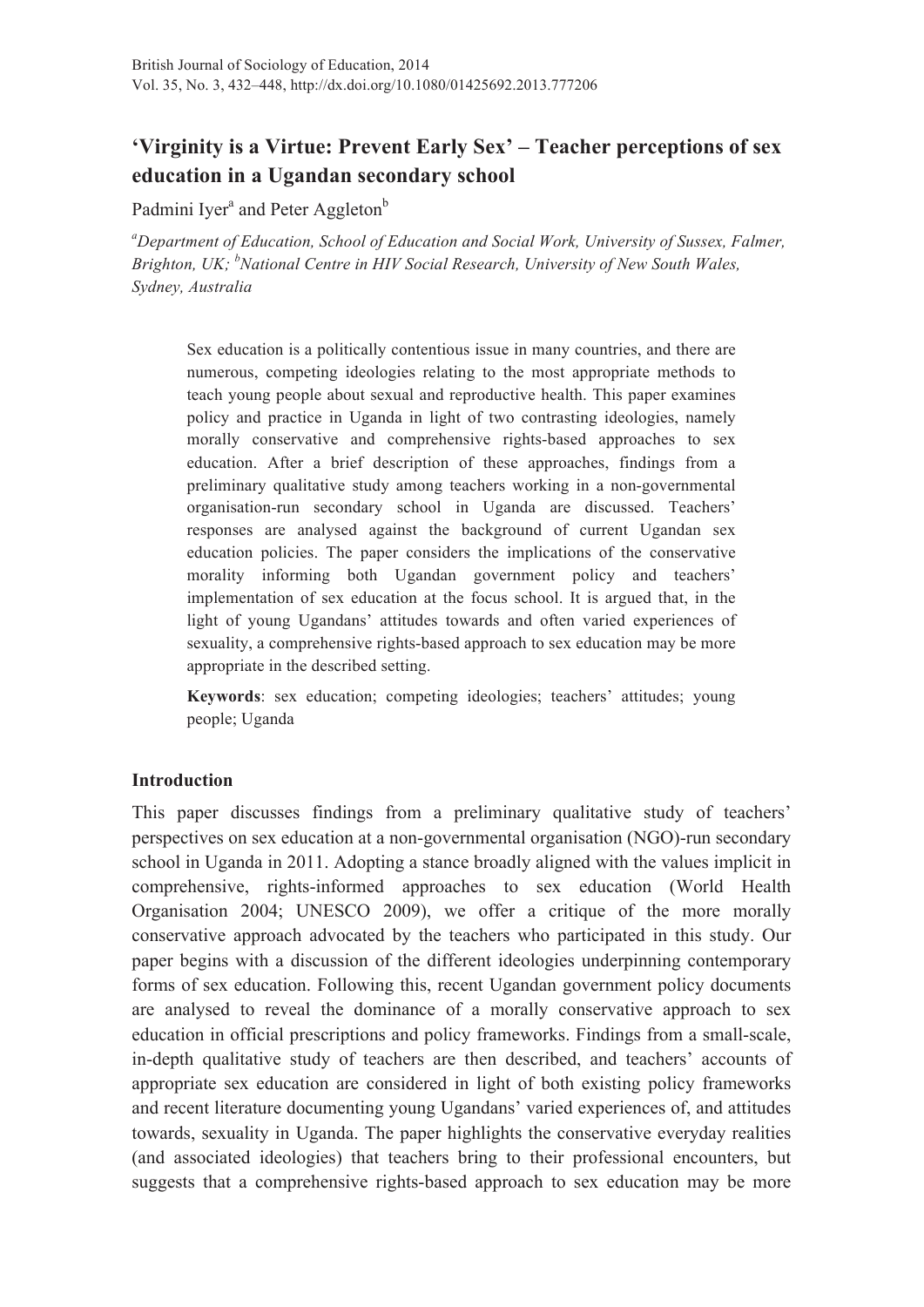relevant in light of young Ugandans' reported experiences.

#### **School-based sex education: competing ideologies**

School-based sex education<sup>1</sup> has been widely promoted for its ability to protect young people against negative sexual and reproductive health (SRH) outcomes, including unintended pregnancy, HIV, and other sexually trans- mitted infections (Stone and Ingham 2006; UNESCO 2009). However, sex education is a politically contentious issue in many countries, and there are many different forms that such education can take. For example, morally conservative approaches to sex education usually seek to promote abstinence, delay and partner reduction, with the goal of limiting young people's sexual activity (Stone and Ingham 2006; Jones 2011; Miedema, Maxwell, and Aggleton 2011). By contrast, other strategies recognise and value young people's often varied experiences, aim to encourage personal decision-making, and seek to safeguard and promote rights. These more holistic approaches are often described as 'comprehensive' in character, especially when they introduce young people to a range of risk and vulnerability reduction options, and promote the more positive and affirming aspects of sexual health (Jones 2011; Miedema, Maxwell, and Aggleton 2011).

The starting point of comprehensive approaches to sex education is the right to SRH, as affirmed in several international conventions and agreements. For example, the 1994 Programme of Action of the International Conference on Population and Development recognised that the 'rights of women and men to reproductive choice' include the right to safe and afford- able sexual and reproductive care services, and stressed the importance of addressing SRH issues affecting adolescents (WHO 2004, 8; Obare, Birungi, and Kavuma 2011, 152). Education on SRH has also been viewed as an 'entitlement' (Stone and Ingham 2006, 195) if young people are to achieve the highest attainable standard of health as expressed in the Convention on the Rights of the Child (1989). Approaches to sex education seeking to fulfil these rights stress the importance of broad-based curricula that provide young people with a broad range of options and information on sexuality and sexual health. This places the emphasis on young people as social actors, and promotes their ability to make informed decisions about their sexual lives according to their own interests, circumstances and needs (Stone and Ingham 2006; Jones 2011; Miedema, Maxwell, and Aggleton 2011).

The 'protectionist' discourses stressed by conservative approaches to sex education exist in tension with notions of empowerment through sex education found in more comprehensive frameworks (Alldred and David 2007, 9). Contrasting with the idea that 'adults have a moral obligation not to limit the power that children could have' is the argument that 'adults have a moral obligation to protect children' (Alldred and David 2007, 9; emphasis added), with 'protection' often being defined in terms of limiting children's sexual knowledge and activity. The fear that school-based sex education may encourage sexual experimentation and risk-taking among young people is commonly associated with a protectionist position (Stone and Ingham 2006; UNESCO 2009;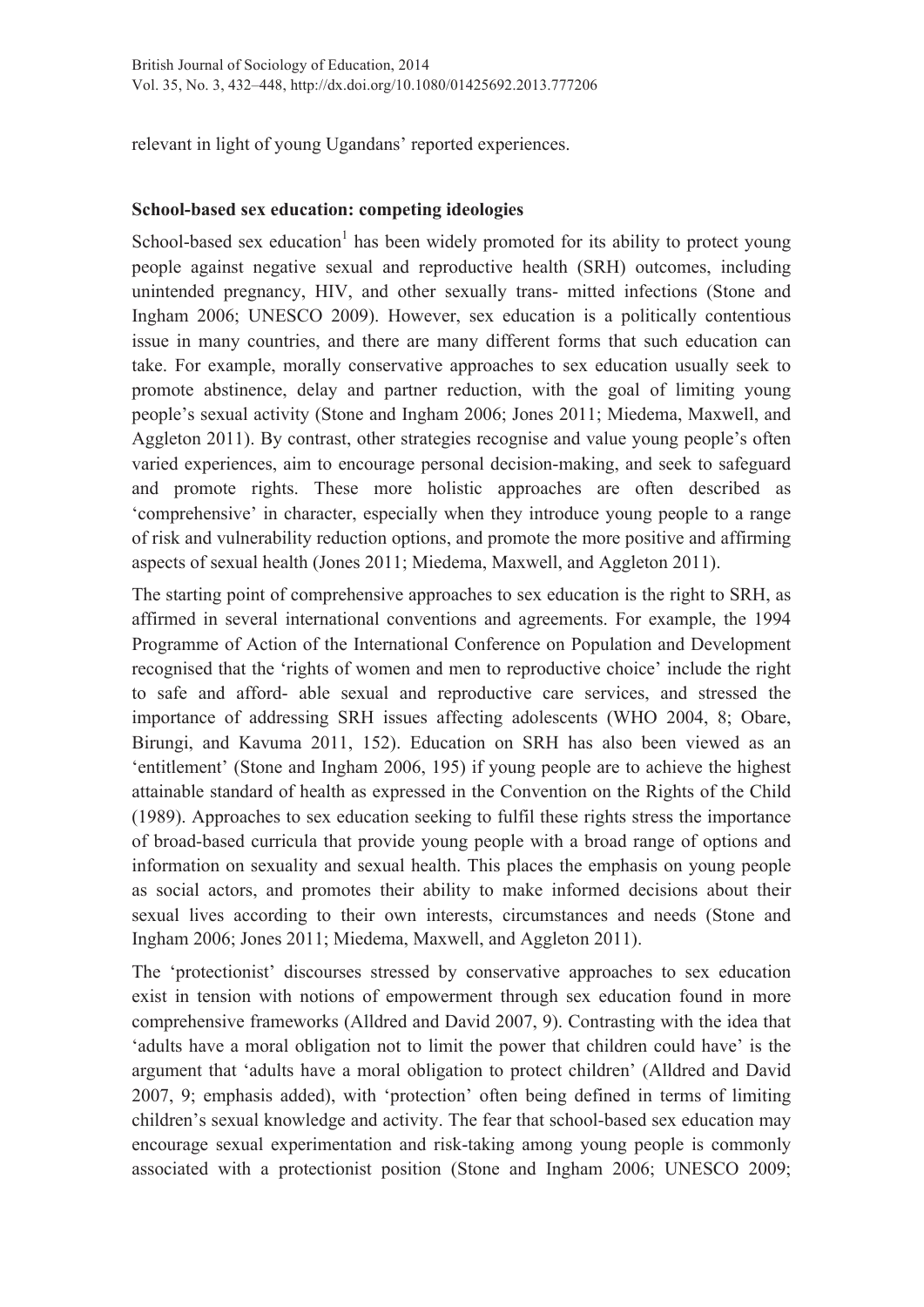#### Parkhurst 2011).

Protectionist approaches often give rise to restrictive and morally conservative approaches to sex education advocating abstinence, delay, partner reduction and restraint (Jones 2011; Miedema, Maxwell, and Aggleton 2011). Many, but perhaps not all, tend to normalise heterosexuality, portray young women's sexuality as potentially problematic, and see legitimate sexual expression as occurring only within the context of established heterosexual marriage (Jones 2011, 374; Miedema, Maxwell, and Aggleton 2011). Sex education based on these views is often characterised by 'narrow religiously-based encouragement to abstain from sexual activity' (Stone and Ingham 2006, 194).

Both 'comprehensive rights informed' and 'morally conservative' approaches to sex education are based on particular moral ideologies. The former is seemingly more positive in the assumptions made about young people's capacity for sexual decisionmaking when provided with the resources to do so safely, while the latter is more sceptical concerning the outcomes of the decisions young people may make. This has important con- sequences for the public attitudes and responses to sex education, as well as its delivery by teachers. As Alldred and David (2007, 7) have noted, constructing sex education as a 'basic human right' or as 'corrupting of children's innocence' has important implications for the content and delivery of school-based sex education programmes.

#### **Methods**

During the first stage of the present study, a critical analysis of current Ugandan sex education policies, including the Presidential Initiative on AIDS Strategy for Communication to the Youth (PIASCY – 2006) and the National Policy Guidelines on HIV and AIDS (2006), was carried out by the first author. After this, a qualitative study took place at Bright Future High School<sup>2</sup> a co-educational, private day/boarding secondary school around 30 kilometres from Kampala, Uganda. The school opened in 2008, with 500 students enrolled at the time of the study (July 2011), and is supported by a UK–Uganda NGO, which aims to provide 'low-cost, high-quality' secondary education in sub-Saharan African countries. According to the school's headmaster, students largely come from economically disadvantaged families, and the majority face problems paying their school fees.

The first author carried out a focus group discussion with seven teachers at Bright Future High School, and a total of 11 semi-structured, in-depth interviews with nine teachers and two members of staff working for the NGO that runs the school. Interviews generally lasted between 30 and 50 minutes, and were carried out in English. They were digitally recorded and then transcribed. In line with our desire to give value to teachers' own perspectives and accounts, the focus lay on eliciting in-depth, textured narratives suggestive of some of the complexities underpinning teachers' orientations and responses.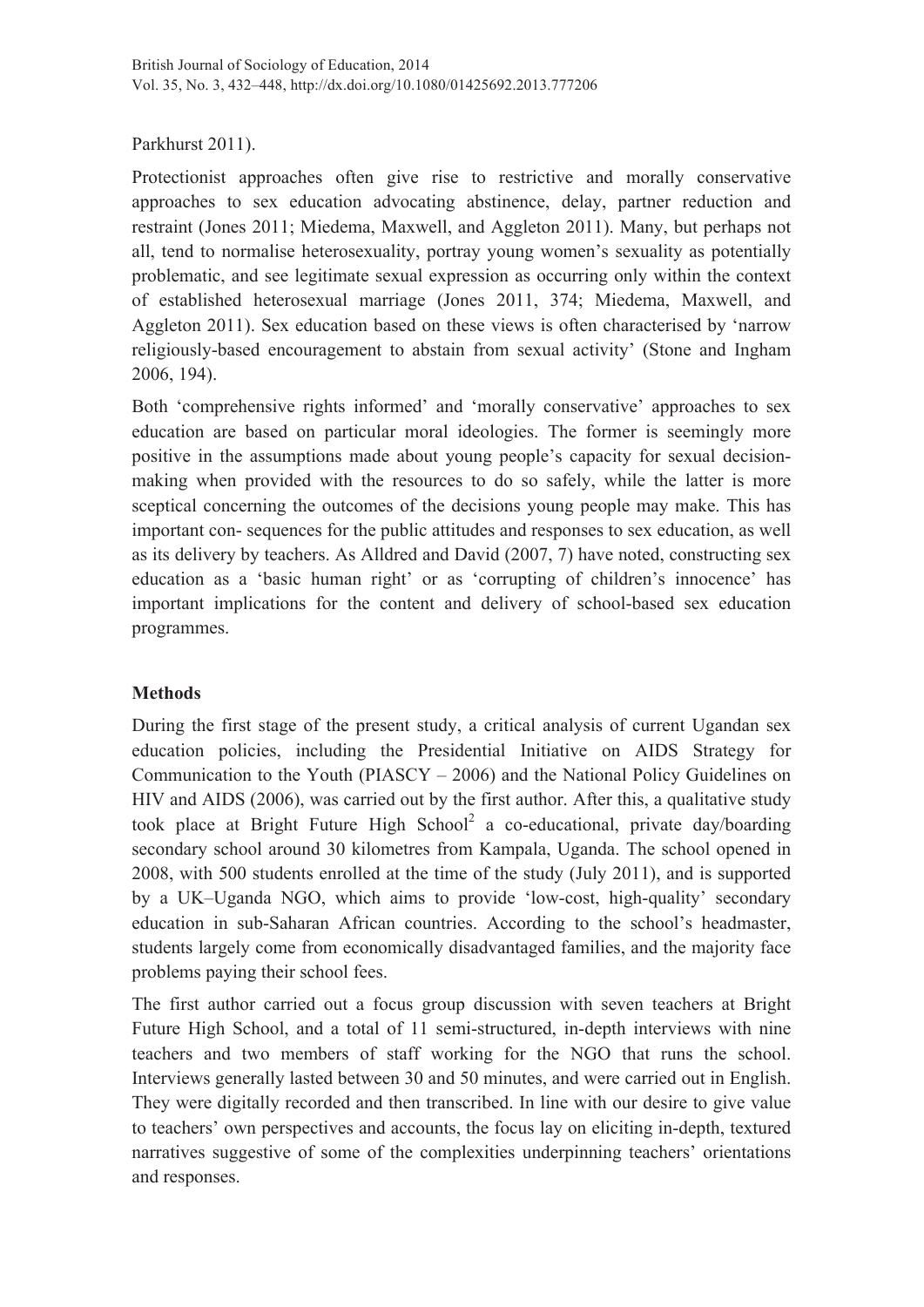Teachers and other members of staff at the school were asked to discuss any experiences of teaching sex education at the school, and the main SRH issues that they thought were relevant to students. Through the semi-structured, conversational style of the interviews, participants were also encouraged to express their personal views concerning, for example, school-based sex education, the role of teachers and other adults in providing information on SRH, and their opinions about students' sexual activity in general.

The findings of this study cannot be said to be representative due to the small, nonprobability sample of adults who participated. Instead, our sampling strategy aimed to select 'information-rich cases' (Patton 1990, 167). Accordingly, teachers who carried out pastoral roles (e.g. the Matron and the Warden), who taught SRH issues (in Biology or in one-off sexual health classes), as well as senior members of the administration (the Headmaster and the Financial Director), were chosen to take part. Members of staff from the UK–Uganda NGO were also selected using purposive sampling; the Director of Education of this organisation was directly involved with the content and quality of students' education, while the Managing Director influenced the issues that the NGO prioritised in its schools.

This study was reviewed and approved on ethical grounds by the University of Sussex, Social Sciences Cluster Research Ethics Process

#### **Findings**

#### *The construction of sexuality and 'appropriate values' in Ugandan policy documents*

PIASCY is Uganda's key policy on school-based sex education.<sup>3</sup> The policy advocates an 'ABC' (abstain, be faithful, use condoms) approach,  $4$  and abstinence is described as 'the focal strategy for protecting youth ... from the impact of HIV/AIDS' (MoES 2006a, 2). The ABC + Model for HIV/ AIDS Prevention outlined in the National Policy Guidelines on HIV and AIDS reveals that the strategy is extended across three educational levels. Primary abstinence from sex is to be 'promoted among learners and students in primary and secondary educational institutions', while 'knowledge, skills and values that promote faithfulness as a strategy for safe transition into marriage' and 'condom use education' are to be delayed until tertiary education (MoES 2006e, 11).

There are several examples of rights-informed language in PIASCY documents; for example, 'the right to adequate and valid SRH information' is included under the heading of the sexual and reproductive rights of young people (MoES 2006b, 30). However, the focus on abstinence and the overall promotion of conservative moral values in the policy means that 'adequate' and 'valid' SRH information is inevitably defined in much narrower terms. The portrayal of 'normal sexual behaviour' in PIASCY documents offers one example of this. While rights-informed approaches assume that diversity is 'a fundamental characteristic of sexuality' (UNESCO 2009, 2), normal sexual behaviour is specifically defined in PIASCY as a 'sexual relationship between an adult man and woman ... ideally this should be a marriage relationship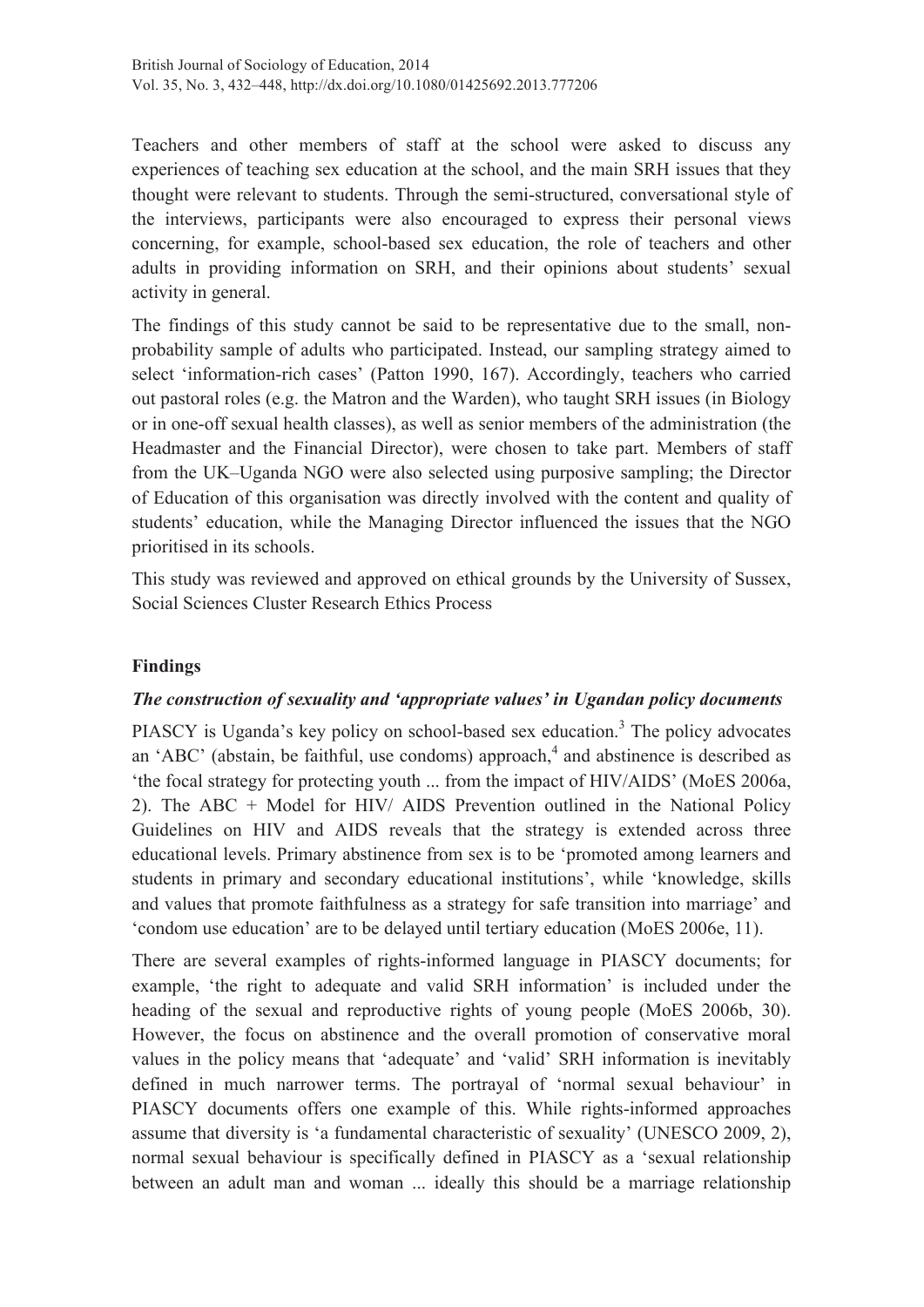leading to procreation' (MoES 2006b, 34; emphasis added).

The language used in PIASCY is also overtly religious, referring mainly to conservative Christian values but also occasionally invoking Islam to include the country's other main religious group. It is asserted that that 'in the African context, and with all religious convictions and practices in Uganda, sex outside marriage is not approved [of]' (MoES 2006b, 34). Teachers are also strongly encouraged to condemn 'sexual deviations' including masturbation and homosexuality, which 'in an African context ... are considered abnormal and deviant because they defy the normal sexual orientation' (MoES 2006b, 36).

In addition to this construction of normal (and abnormal) sexual behaviour, PIASCY outlines 'some of the key values held by Ugandans', which include 'Virginity' and 'Respect to God' (MoES 2006b, 167–168; 2006c, 25–26). These are included in the Teacher Resource Book, which encourages teachers to promote these values amongst students, as well as in the Student Handbook for Upper Post Primary level, where students are given 'tips for promoting and maintaining' these positive values. In the Student Handbook, young people are told that virginity 'helps us to avoid HIV/ AIDS and other sexually transmitted infections', and also 'helps to avoid the anxieties which often result from broken sexual relationships'. 'Respect to God' is also said to 'help us to avoid risky behaviour like sex outside marriage and drug/alcohol abuse' (MoES2006c, 25–26). In contrast to key values such as 'respect for elders', which enable young people to 'live in harmony with our religious values' and to be 'appreciated by God' (MoES2006c, 25), sexual activity outside marriage is characterised as amoral, dangerous and ungodly.

Teachers are directly implicated in the transmission of these values to their students, with the Resource Book stating that 'teachers are [students'] most important resource in developing and practicing appropriate values which can prevent them from [SRH] risks' (MoES 2006b, 165). They must help young people to 'handle sexuality positively', which includes promoting messages such as: 'having sex with someone who is not your wife or husband ... may create a strong sense of guilt in the long run', and 'avoid sex outside marriage for the sake of respect for your body and moral values ... sex robs you of the power to negotiate' (MoES 2006b, 26–27). This advice and other 'selected SRH information' can be provided through discussions and activities such as drama and dance at school, but, above all, teachers are told to 'support young people to appreciate that sexual feelings can be controlled' (MoES 2006b, 30 and 50).

As is discussed later, teachers at Bright Future High School strongly subscribed to this morally conservative approach to sex education.

#### *'Well-equipped, skilled and morally upright students'*

The 'vision' of Bright Future High School is painted in large, black letters on the side of the Administration Block, and is immediately visible on entering the school compound: 'To PRODUCE WELL-EQUIPPED, SKILLED & MORALLY UPRIGHT STUDENTS'. Other signs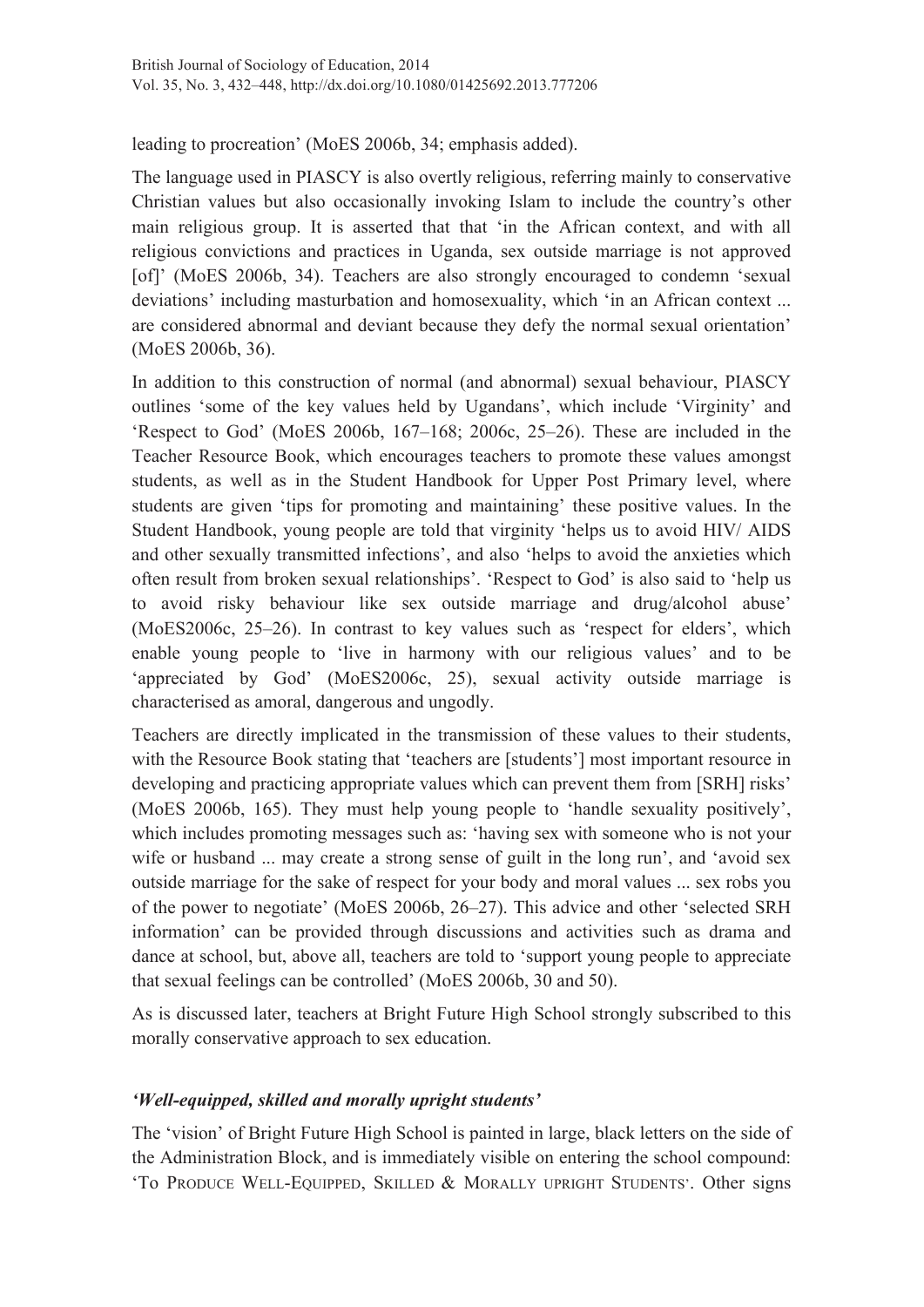used in the school's 'talking compound' (such as 'Virginity is a Virtue: Prevent Early Sex', 'Always Put God First: Everything Will Be Possible' and 'Be Disciplined At All Times: Respect Your Teachers') seem to suggest that the values promoted at the school are consistent with the conservative moral position advocated by  $PIASCY$ .<sup>5</sup> The school also takes a strongly gendered approach to teaching the students their 'responsibilities as boys [and] their responsibilities as girls':

> ... the boy needs to know, that as a man ... I'm in charge of my life ... [boys should] always be self-independent, compared to women ... For girls, the first responsibility ... is having respect, and value for, their bodies ... they are the 'Mothers of Tomorrow'.

#### (George, Headmaster)

The perpetuation of gender stereotypes at the school has been discussed elsewhere (Iyer and Aggleton 2013), but maintaining virginity through abstinence is a 'virtue' that is promoted for both boys and girls at the school. Francis, the Financial Director, declared that he does not want Bright Future High School to be:

> [one of those] schools which go ahead and give out condoms, give out pills ... because I think there would be giving them a leeway [to have sex] ... it would mean maybe that you have failed to counsel them and to guide them.

> > (Francis, Financial Director)

Several teachers emphasised that students should abstain from sexual relations while they are at school for the sake of their education.

> Education is a necessity ... so I first tell them to have the points of abstinence, and then afterwards they can enjoy that [sex] life they are dreaming of.

#### (Julius, Warden)

While this same teacher also said that he understood students' interest in sex is inevitable as 'nature starts demanding', he believed that students 'have to control that!' Another teacher accepted that sex education was important for students, but stressed that teachers had to keep a watchful eye on boarding students in the evenings after sex education lessons took place, as the classes 'excite ... their hormonal flows, and controlling themselves becomes a problem' (Joanne, Biology teacher).

A 'sexual health' class at Bright Future High School In interviews, several teachers mentioned that a 'class day' had taken place at the school a few weeks prior to the research, during which teachers had put aside the usual school timetable and talked about life skills. According to a poster hanging in the staff room, issues covered included: Social Health and Relationships, Sexual Health, Deadly Diseases, School, Money and Careers, Diet and Body, Society and Social Issues, Drugs–Drinks, Environment, and Transparency & Accountability. These topics appeared consistent with the school's aim to ensure that the education they provided was 'not only academic', and made efforts to ensure students 'acquire life skills' (Joyce, Managing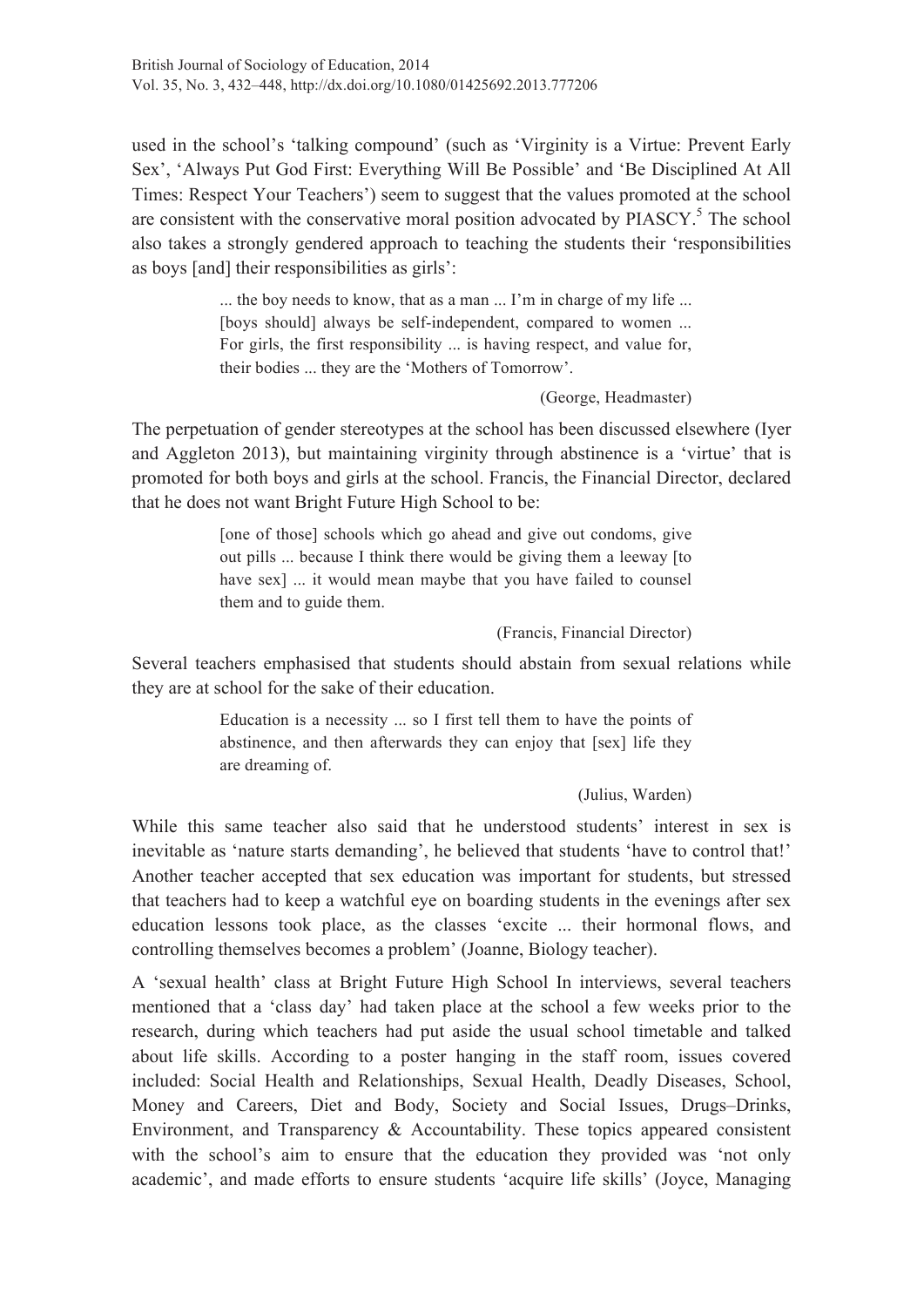Director, NGO).

During their interviews, Henry and Grace (both English literature teachers) provided vivid accounts of the Sexual Health session which they had delivered to Senior 2 and Senior 3 students on the class day. Both teachers discussed covering 'rape and defilement', 'incest', and 'cross-generational sex' in this class, consistent with the topic list on the school's class day poster. Unsurprisingly, given the topics chosen to frame 'sexual health' issues, the teachers discussed sexual activity outside marriage in purely negative terms. After defining 'defilement' as 'any sexual relationship [with someone under] the age of 18', Grace reported being asked by a student how sex between two people under 18 would be described. As she struggled to answer this 'funny question', Henry recalled that he had stepped in to explain:

> [since] to defile is to ... spoil something ... they're both defiling themselves ... this girl is spoiling this young boy's life, and ... the boy also spoiling the life of this other.

#### (Henry, English teacher)

The imagined 'young girl' and 'young boy' appear to be equally blamed for engaging in premarital sex in this example, but young women's sexuality was generally portrayed as more problematic by these teachers. Grace described 'putiting] in a lot of experiences' or 'real-life' examples to make the topic more immediate for students during the Sexual Health class. One vivid example took the form of her descriptions of 'harlots' outside bars, in which Grace characterised schoolboys as innocent bystanders and the sex workers as aggressively sexual:

> Around bars, around the brothels ... those harlots are there. And, yeah, they're hungry. They can just grab. And, these young boys, they have a heart of adventure ... for them, their interest is simply to watch ... [but] these harlots ... can easily grab [them].

> > (Grace, English teacher)

Grace also characterised female sexuality as problematic in another example chosen to discuss rape and incest with the class. She reported reading the students a newspaper article about a father who sexually abused his daughter 'from [the] age of six, 'til the age of 25', which she concluded by asking 'whom do you blame here? Do you blame the little girl, or the father?' After a discussion with the students on this, she revealed her own judgement:

> Maybe at the beginning it was rape. But from the time that girl grew from the age of 12, I think she used to consent, she just used to accept ...

> > (Grace, English teacher)

Both Grace and Henry reported telling students that the girl was particularly 'to blame' because she had 'failed to speak out' about this 'dirty relation- ship', and used this aspect of the story to urge students to 'not keep quiet' if anyone 'disturbs' them in a similar way.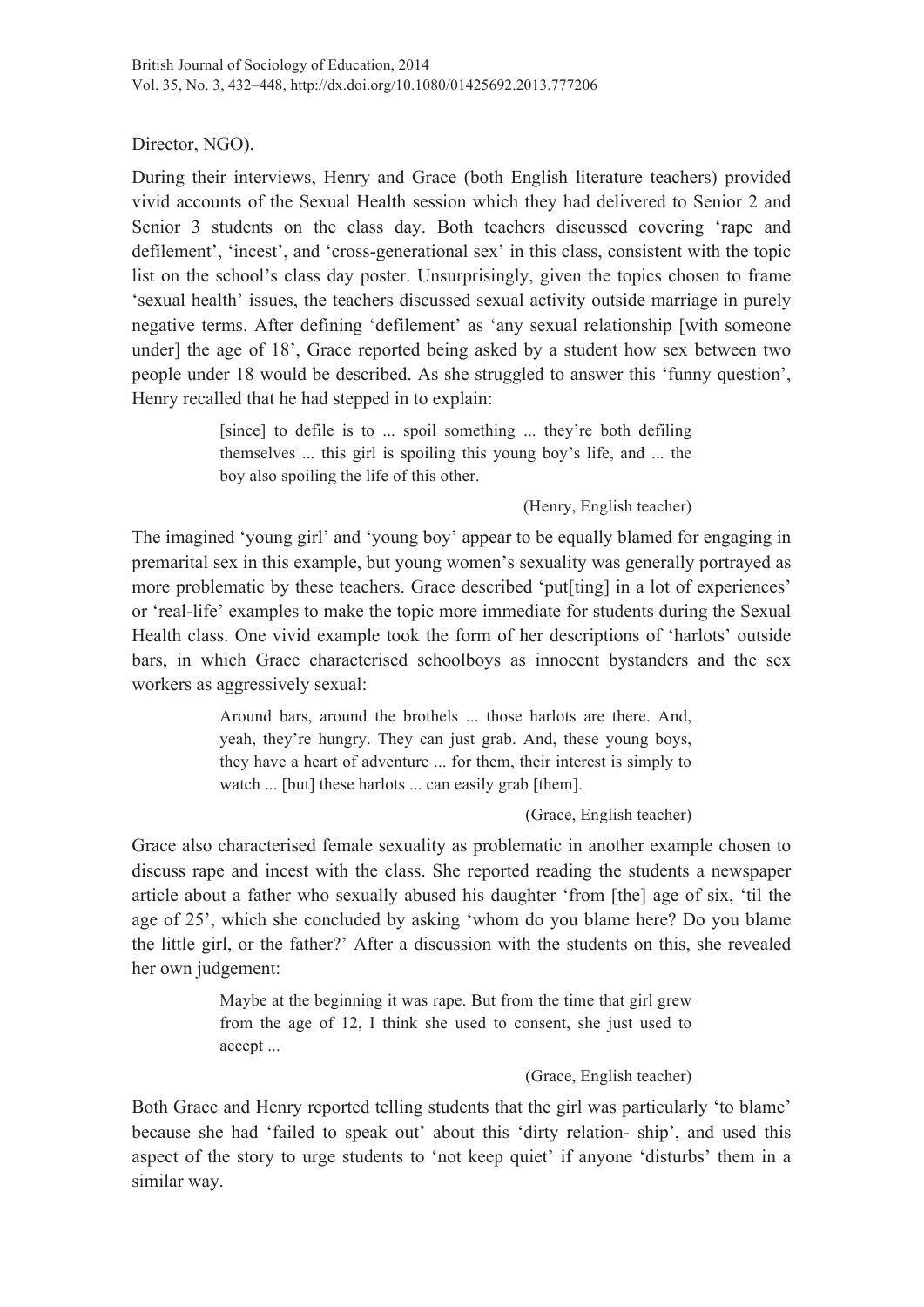'Homosexuality' and 'lesbianism' were also listed as topics on the class day poster (under the heading of 'sexual deviations', along with 'masturbation' and 'incest'), but interestingly Grace did not mention discussing these topics in her account of the lesson. According to Henry, however, Grace 'defined homosexuality' as an 'unwanted type of sex' during the class, and told students that it was common in 'these single-sex schools'. Although Henry did not discuss the topic in detail, he did suggest that any students who had 'such experiences' should still 'speak out' in order to 'get advised ... against that practice'.<sup>6</sup>

The various examples of sexual 'misconduct' discussed during the class were used to reinforce a wider message of abstinence; echoing the sign outside her classroom, Grace reported telling the students that:

> …when you know that you're a virgin… you're so proud of it, you feel there's so much value to your life.

> > (Grace, English teacher)

However, students' reported responses in the sexual health class suggest that they were 'against the whole issue of abstaining' (Henry, English teacher). After being told to wait 'til the right time to have sex', students reportedly expressed strong objections:

> …time is really not waiting for us, at the end of it all you leave the best person to go.

> > (Reported by Grace, English teacher)

…no, it can't [wait], we need to begin now.

(Reported by Grace, English teacher)

…it's hard to wait… as long as the partner is there, there is no reason, waiting.

(Reported by Henry, English teacher)

#### *'These young men and women need to be guided and counselled'*

As well as the termly class days, teachers reported that they provided students with information on SRH in various other ways. For example, topics such as 'body hygiene', sexually transmitted infections, preventing HIV, contraception and pregnancy were covered on the Biology curriculum (Jonathon, Biology teacher; George, Headmaster). Beyond the classroom, the 'talking compound' signs described earlier were said to display 'some dos and don'ts' for the students, and to 'keep reminding them, abstain, abstain, abstain' (Edith, Christian religious education [CRE] teacher). Extracurricular activities such as music, dance and drama were also used to remind students of issues surrounding SRH: in 2010, the music, dance and drama performance centred around 'the fight against child abuse'; and in 2009, 'HIV and pregnancy among the youth' (George, Headmaster; Joanne, Biology teacher).

In addition to this, all of the teachers emphasised how 'guidance and counselling' was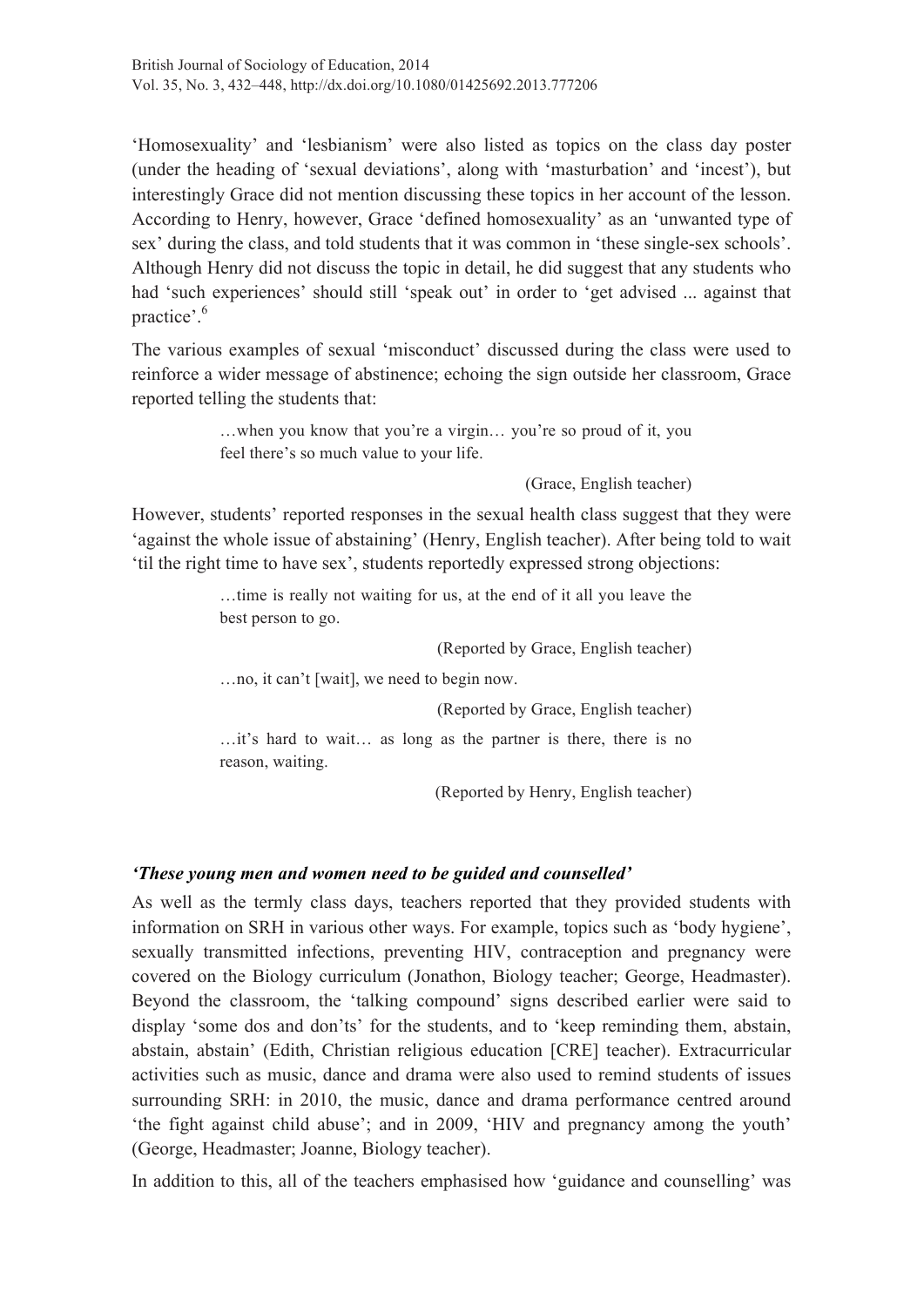an important part of their role in supporting students with various problems, including SRH issues. This happened formally, with group counselling sessions being held every fortnight (during which the whole school is gathered together and students can 'air their views on HIV/AIDS, sex, relationships, pregnancies'; Francis, Financial Director), and informally, with students coming to teachers to ask advice, or teachers offering advice to the students both inside and outside the classroom.

One teacher spoke about the importance of 'making students your friends' so that they 'open up' during counselling (Edith, CRE teacher), while another described her counselling role enthusiastically:

> I cannot even wait for Wednesday [when group counselling sessions occur] to come… So for me everywhere, I counsel them everywhere – even if they are in the toilet, I teach them toilet manners, eh!

#### (Susan, Economics teacher)

While two teachers gave examples of advice that seemed to decrease students' vulnerability to SRH risks, $\frac{7}{1}$  other accounts of such counselling suggested that the process is often more didactic than therapeutic. One teacher described a class in which students debated whether it would be better to have HIV or to become pregnant; in the end she counselled them 'by saying that none of the two is good' (Edith, CRE teacher). Another explained that counselling can be included in any lesson, giving the example of a girl arriving late for class and students shouting out that 'she's married, that's why she's late'. This provided an opportunity for the teacher to say 'you people you are still young, you shouldn't get married' (Joan, Matron). However, in spite of their apparent enthusiasm to providing counseling and advice, several teachers suggested that their actions had a limited impact on their students:

> Maybe three quarters of the [counselling] group may not really take your piece of advice…

> > (Henry, English teacher)

Of course, out of the thirty, two will pick up [what I have said].

(Edith, CRE teacher)

#### **Discussion**

We indicated earlier our interest in analysing teachers' practices and perspectives against the backdrop of current policy frameworks for sex education in Uganda, and the ideologies underpinning these. Our interest lay in identifying some of the tensions created by a somewhat narrow perspective on students' (and by extension young people's) lives, circumstances and needs. There is abundant recent research from Uganda to show that young people engage with sex and sexuality in diverse ways. While abstinence and a 'morally correct' way of life may be appropriate for some young people, it is not a route followed by all. A properly contextualised approach to sex education needs to recognise this, and respond accordingly.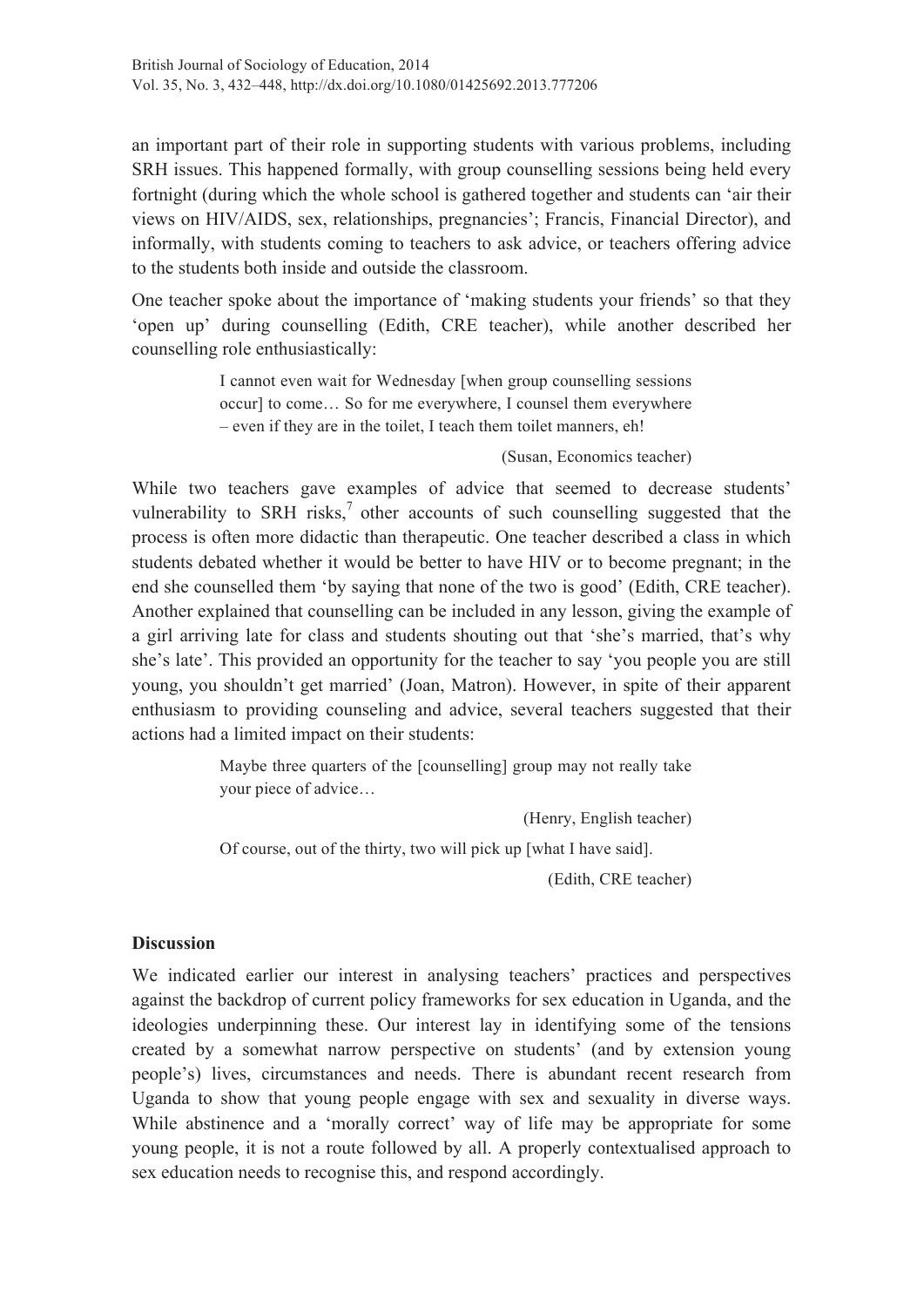Both PIASCY documents and teachers' accounts from Bright Future High School are consistent with what were described earlier as morally conservative approaches to sex education, as they view school-based sex education as an opportunity to 'control' young people's sexuality, and to promote 'normal' forms of sexual behaviour firmly located within the context of a procreative heterosexual marriage. PIASCY offers a hegemonic and somewhat monolithic version of Ugandan culture and 'values', and notably uses religious precedents to advance the authority of such an approach. However, it is not clear that a morally conservative approach to sex education is necessarily appropriate in light of young Ugandans' own experiences of and attitudes towards sexuality.

The sustained assertion in the PIASCY documents that 'sex before marriage is taboo in all parts of Uganda' (MoES 2006c, 19) is partially confirmed by studies that discuss the secrecy of young people's early sexual encounters. Bohmer and Kirumbira's (2000) study of out-of-school youth and Kinsman et al.'s (2001) study of adolescent girls both reveal that young people's first sexual experiences are often secretive acts of 'sex in the bush' at community events such as weddings and funerals. More recently, Bell and Aggleton (2013, 111) document how socio-cultural and religious norms that portray pre-marital sexual activity as forbidden are a key reason why young people seek 'secretive … sexual experiences'.

However, these and other studies also note that young people in Uganda place a high value on pre-marital sex, with young women and men typically becoming sexually active between the ages of 12 and 16 years, in ways that range from 'sexual play to full sexual intercourse' (Bohmer and Kirumbira 2000, 276). The commonplace nature of pre-marital sexual activity among young people is also suggested by the assertion of married young men and women in this same study that 'it is very unlikely that a girl would reach 18 years without losing her virginity', and that 'it is hard to find a girl who is still a virgin' (Bohmer and Kirumbira 2000, 276). More recent work with young people in Uganda (for example, Birungi et al. 2009; Råssjö and Kiwanuka 2010; Nobelius et al. 2011; Katz et al. 2013) reveals that young people continue to be interested and involved in sexual relationships (and transactional relationships in particular) despite the existence of conservative social norms.

Muhanguzi's (2011) recent study with secondary school students in Uganda also reveals that girls can feel pressured into sexual relationships by their peers, but may attempt to reject sexual advances in order to focus on their studies and preserve their reputations. In spite of girls' positive attitudes towards sexual activity in Kinsman et al.'s (2001) study, their findings, along with those of Bohmer and Kirumbira (2000) and Muhanguzi (2011), suggest that young men's belief in their sexual prerogative often leads to young women being coerced into sex, which is corroborated by other recent studies concerning intimate partner violence and coercive sex in Uganda (for example, Koenig et al. 2004; Karamagi et al. 2006; Annan and Brier 2010).

The attitudes of students (as reported by teachers) at Bright Future High School similarly suggest that they do not share their teachers' stated views of virginity as a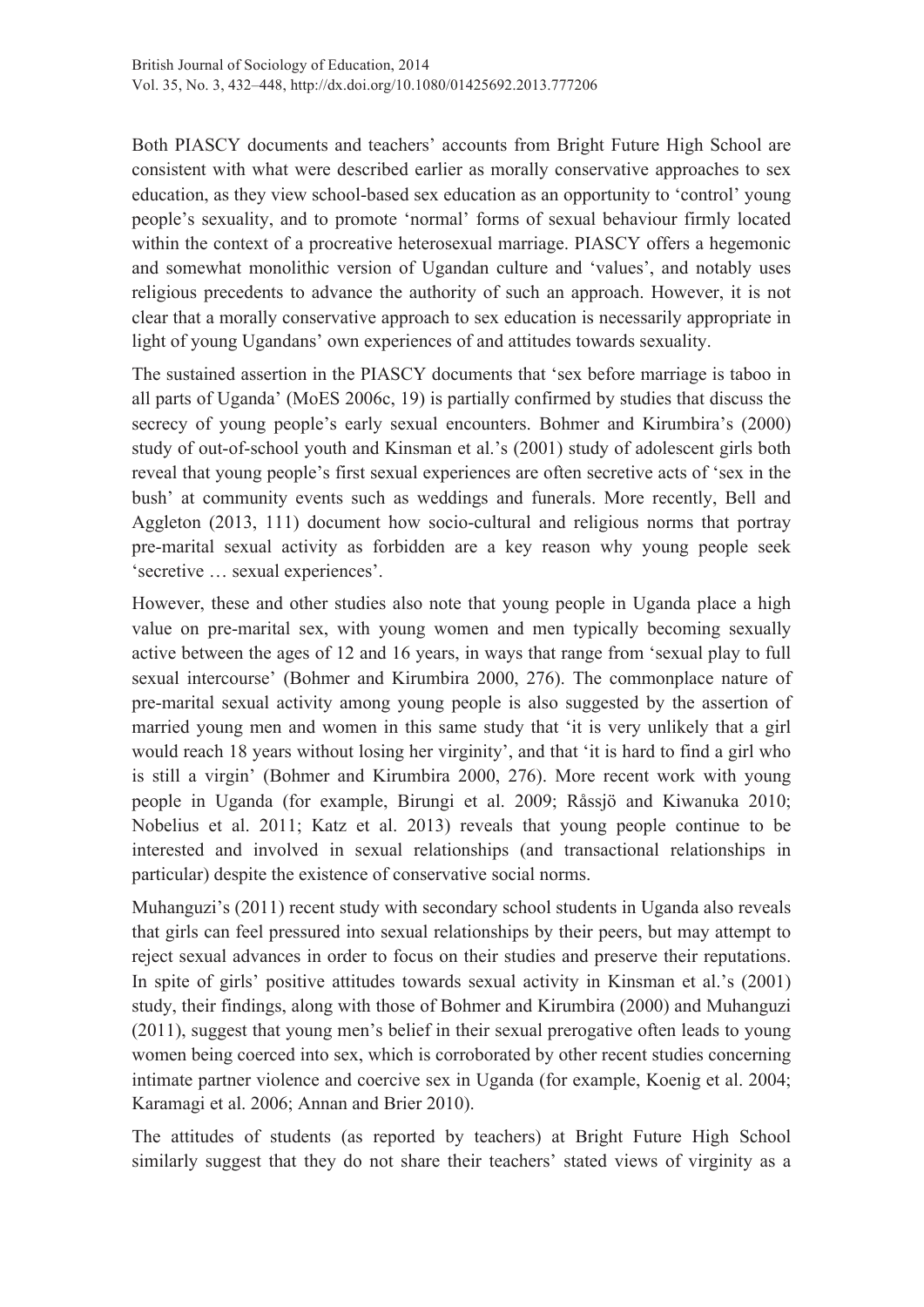virtue. As well as protesting against their teachers' advice to abstain from sexual activity, it was also reported that during a debate on the legalisation of abortion, some girls argued that sex is 'just having fun' (and so girls should be able to legally abort and continue their education).

This strongly suggests resistance to the official construction of sexual activity outside marriage as sinful and dangerous. Additionally, incidents of 'coupling' (sexual relationships) between students reported by teachers at the school (Iyer and Aggleton 2013) also suggest that students hold relatively positive attitudes towards pre-marital sexual activity, consistent with their peers in other African countries (see, for example, Groes-Green 2009, 659; McLaughlin et al. 2011, 59). As young people who were reportedly highly aware of (and interested in) sexual activity, more appropriate sex education for students at Bright Future High School should arguably include more comprehensive information and advice on sexual health.

#### *Teachers' views and perspectives*

Previous studies of sex education in Uganda have reported that teachers are often reluctant to discuss SRH, for fear of going against 'local traditions' that consider public discussion of sex as taboo (Kinsman et al. 2001, 94; Kibombo et al. 2008, 6). In addition, Ugandan teachers cite practical barriers to undertaking sex education, including lack of appropriate training, materials and time (Kinsman et al. 2001; Kibombo et al. 2008). These are not challenges unique to Uganda or in sub-Saharan Africa; students in the United Kingdom (Kehily 2002), Australia (Lupton and Tulloch 1996) and New Zealand (Allen 2005; 2009) also report that teachers are too embarrassed to talk about SRH issues, appear to lack specific knowledge, and feel that parents do not want these issues discussed in school.

However, teachers interviewed in this study did not appear too embarrassed to discuss SRH issues with students – indeed, they reported doing so enthusiastically, often influenced by born-again Christian values – nor did they seem aware of their own lack of accurate SRH knowledge. While repeatedly emphasising that the students were not well informed about SRH, teachers were often incorrect in the claims they made. Contraception, for example, was believed to cause 'permanent barrenness' by several teachers, while one teacher suggested that AIDS could be cured by going to 'other countries to change blood'.

There is clearly a major disjuncture between the sex education provided by teachers at Bright Future High School and the potential needs of students, based on previous studies' findings of young people's experiences as well as teachers' reports of student behaviour and attitudes at the school. For example, the story in which a girl was blamed for being sexually abused by her father once she had reached puberty is not only a disturbing message to convey to students, but particularly inappropriate in light of the fact that there were reportedly girls at the school who had been victims of sexual abuse themselves. The expression of such attitudes by teachers seems more likely to invoke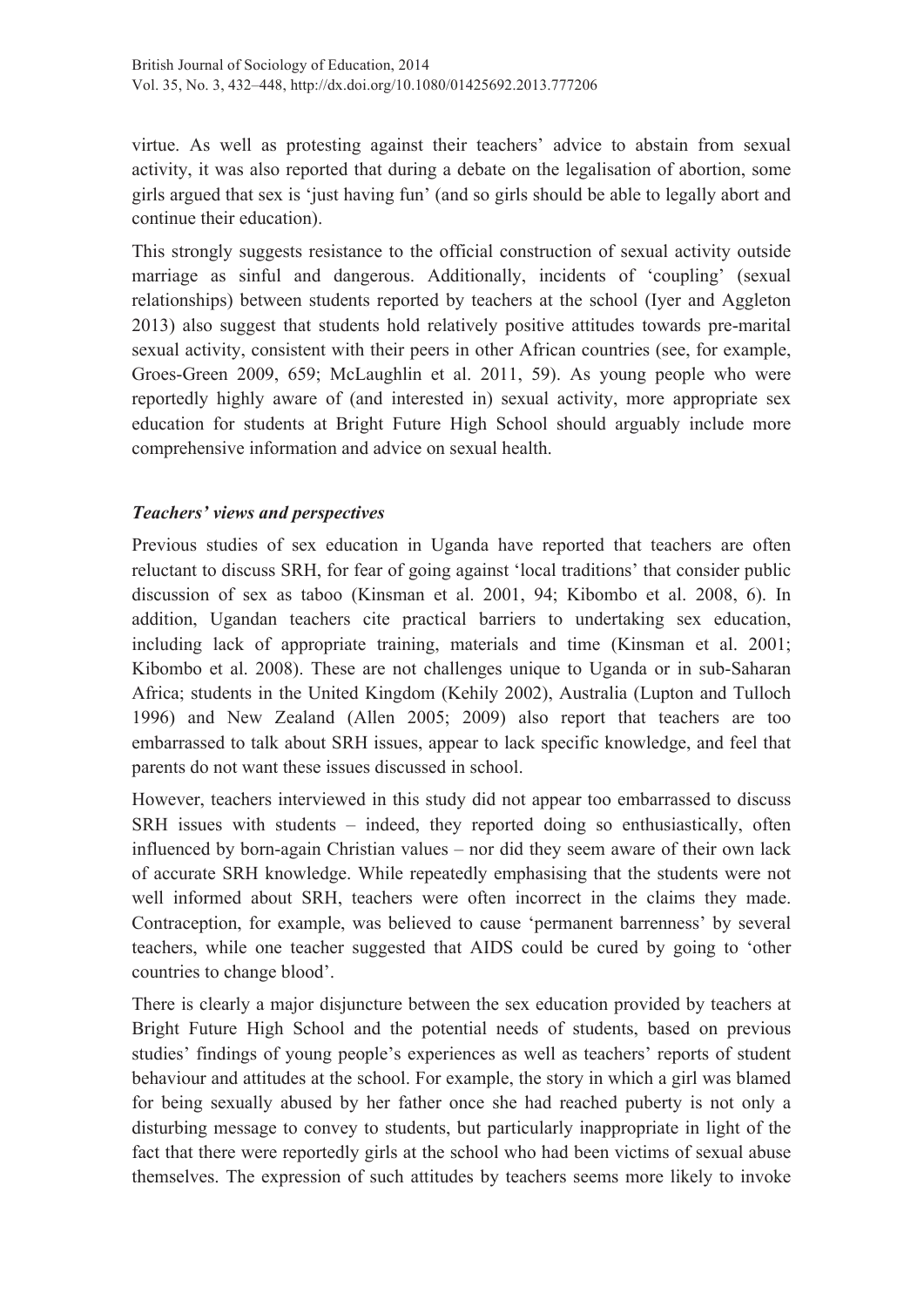shame, confusion and fear in students experiencing abuse, rather than encouraging them to 'speak out' or to seek help.

In addition, the fact that many students were already (reportedly) sexually active at the school suggests that a comprehensive, rights-based approach would be more appropriate than a morally conservative style of sex education. Teachers acknowledged that their insistence that pupils should 'abstain, abstain, abstain' was not working, but, more importantly, their emphasis on abstinence to the exclusion of providing information on contraception, safe sex, and so on, also left sexually active students unable to make informed decisions on their sexual behaviour. A more comprehensive approach would encourage the acquisition of 'values such as reciprocity, equality, responsibility and respect', and would provide 'scientifically accurate, realistic, non-judgemental information' to encourage 'healthy and safer sexual and social relationships' (UNESCO 2009, 2–5). It would also enable a more open, discussion-based approach to sexual health classes than the current didactic approach, which ignores students' experiences and needs.

The 'denial of knowledge, marginalisation, lack of straightforward means for critiquing the subject content and [failure] to inform' that is evident in the morally conservative sex education provided at Bright Future High School may be viewed as a 'violation of individual rights' intimately associated with increased vulnerability to HIV and other SRH risks (Mirembe 2002, 292). While schools are commonly viewed as agents of change in terms of promoting young people's SRH, the findings from this study support others that have portrayed the school as a potential 'risk factor' in the lives of young people by limiting their ability to access comprehensive SRH information and opportunities to critically reflect upon wider issues relating to gender and sexuality (Mirembe and Davies 2001; Muhangazi 2011).

Nevertheless, schools remain potentially attractive locations for educating young people on sexual matters in the Global South, with the opportunity to reach large numbers due to growing levels of school enrolment (UNESCO 2009). However, as this paper highlights, there is an urgent need to interrogate the way in which sex, sexuality and sexual health are engaged with in the classroom and in the wider school environment. Sociologically-informed analyses of the assumptions and ideologies at work in both official policy prescriptions and classroom practices have an important role to play in this respect. If schools are to have a positive impact on students' SRH, approaches to sex education organised around a moral panic about young people's sexuality must be replaced by approaches more relevant to the contextuality and diversity of their lived experiences, thus enabling young people to make more informed decisions about their sexual lives.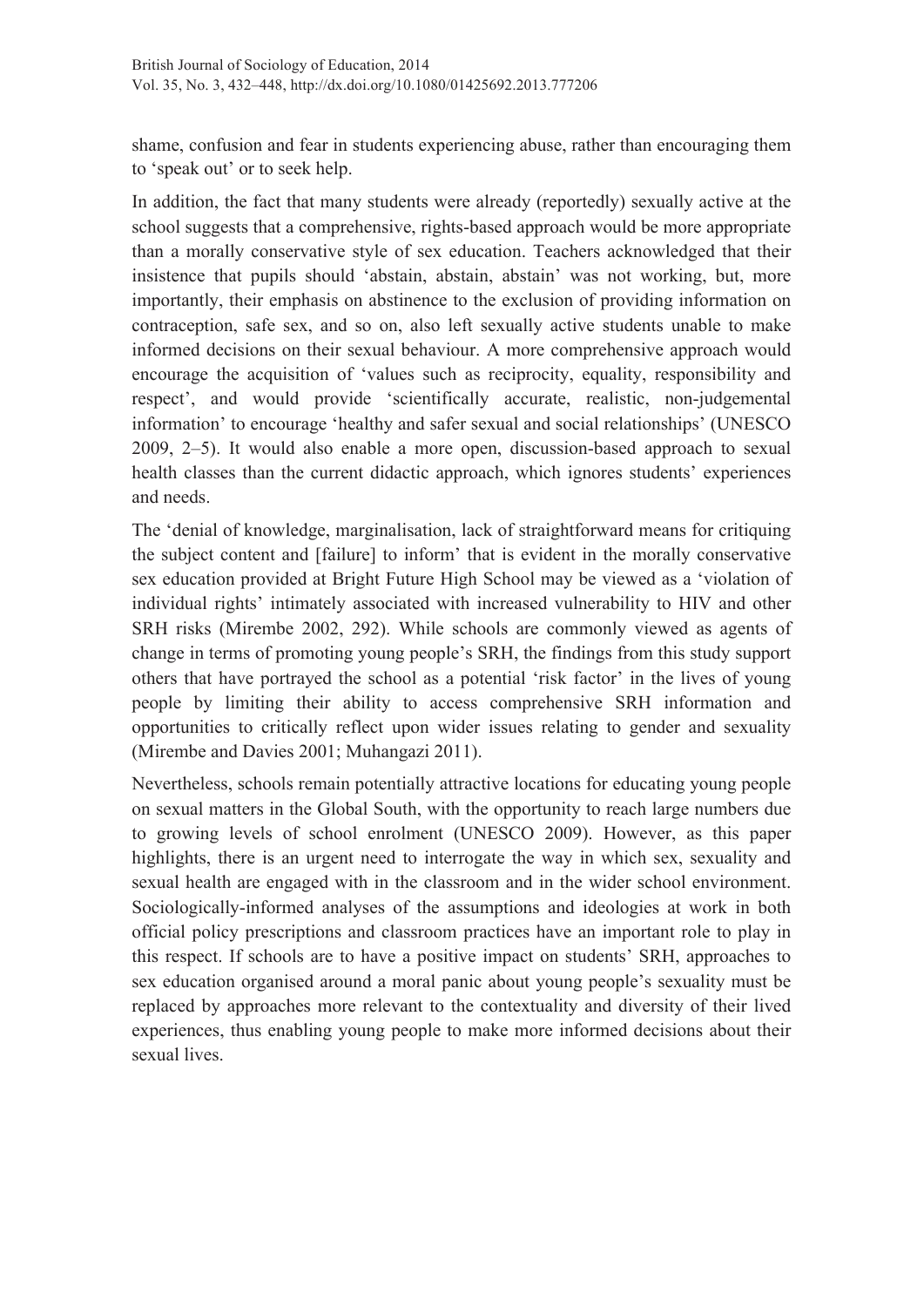#### **Notes**

- 1. School-based sex education takes many forms, and is also known variously as 'sexuality education', 'sex and relationships education' or, more euphemistically, 'family life education' or 'life skills education' (UNESCO 2007, 8). The broad term sex education is used to refer to all of these different practices in this paper.
- 2. The name of the school and all participants' names have been changed to maintain anonymity.
- 3. PIASCY was introduced by the Ugandan Ministry of Education and Sports (MoES) in 2003 for primary schools, and in 2006 for secondary schools. The secondary school module consists of four policy documents: a 'Training Manual', a 'Teacher Resource Book on HIV/AIDS', and two 'Student Handbooks on HIV/AIDS' (lower post primary and upper post primary) (MoES 2006a, 2006b, 2006c, 2006d.
- 4. The use of the ABC approach to HIV prevention has proved controversial. The fall in HIV prevalence in Uganda during the 1990s was attributed to the success of the ABC approach, which formed the putative evidence-base for its promotion in developing countries by the US President's Emergency Plan for AIDS Relief from 2003 to 2010. However, Parkhurst (2011) and Kirby and Halperin (2008) have challenged the notion that abstinence-only messages were the cause of this success, arguing that it was in fact the combination of 'breaking up the sexual networks by having fewer sexual partners' and 'decreasing the risk of HIV transmission through the use of condoms' that led to Uganda's HIV prevention efforts having a powerful impact in the late 1980s and early 1990s (Kirby and Halperin 2008, 29).
- 5. The PIASCY curriculum was not formally being implemented at the school at the time of this study, although one of the Biology teachers (Joanne) had received PIASCY training, and the Headmaster stated that the school was planning to introduce the curriculum over the coming year.
- 6. This is a fairly moderate expression of the widely-reported homophobia in Uganda, which is often characterised by 'rage, revulsion, disgust and malevolence' (Tamale 2007, 17). The controversial Anti-Homosexuality Bill 2009 originally stipulated the death penalty for some homosexual acts, although this has reportedly been dropped. Uganda's President Museveni recently stated that 'if there are some homosexuals, we shall not kill or persecute them but … we cannot accept promotion of homosexuality as if it is a good thing' (BBC News Online 2012).
- 7. After finding out that a female student was being sexually abused by her brother-inlaw (who paid her school fees), one teacher strongly encouraged the student's sister to place her in the boarding school under the pretext that it would improve her academic performance. Another teacher reported helping older female students to save money with her at the school in order to build up capital for their school fees and so avoid transactional 'sugar daddy' relationships with older men (Edith, CRE teacher; Susan, Economics teacher).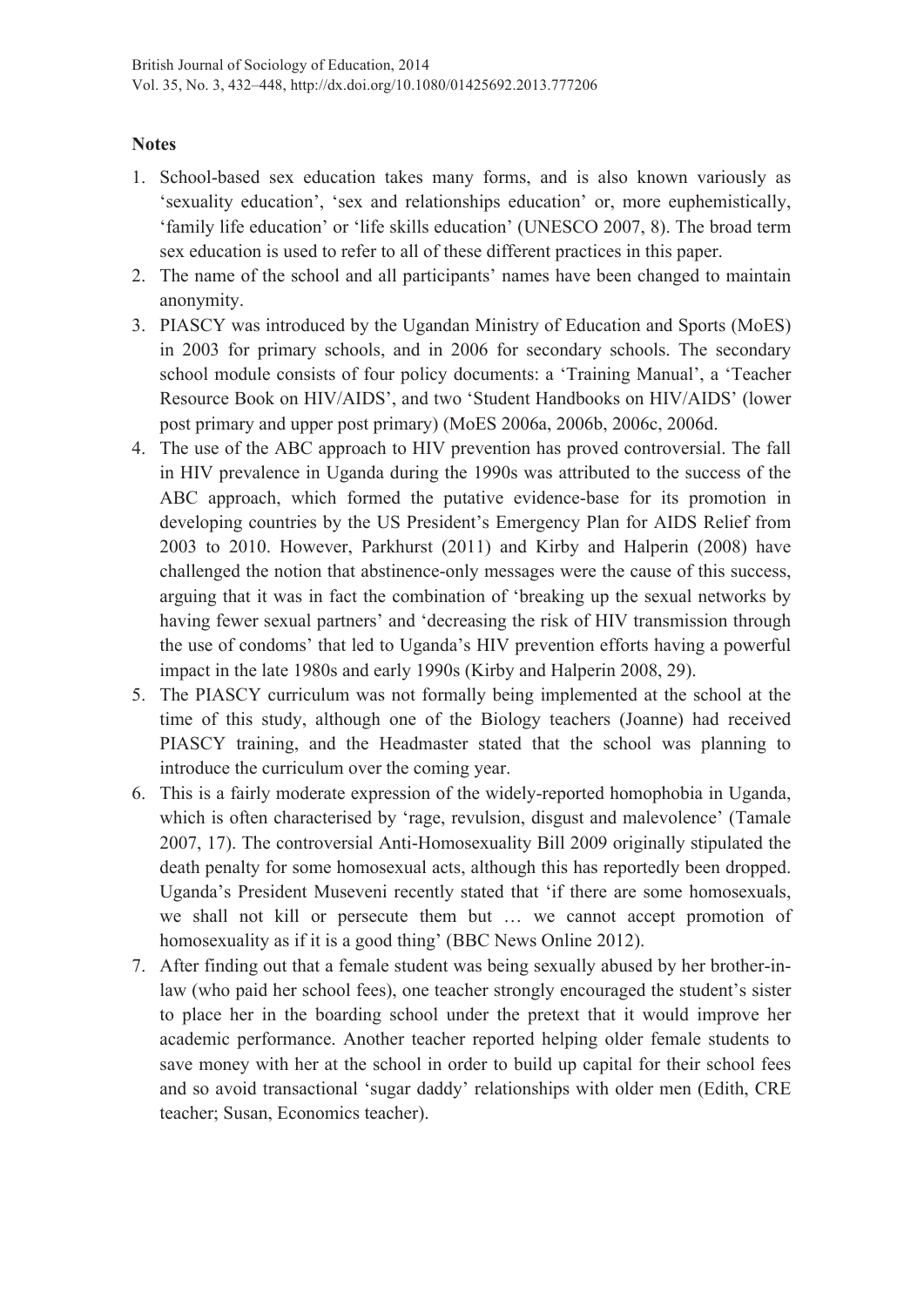#### **References**

Alldred, P., and M. David. 2007. *Get Real about Sex: The Politics and Practice of Sex Education*. Maidenhead: Open University Press.

Allen, L. 2005. "'Say Everything': Exploring Young People's Suggestions for Improving Sexuality Education." *Sex Education: Sexuality, Society and Learning* 5 (1): 391–406.

Allen, L. 2009. "'It's Not Who They Are It's What They Are Like': Re-Conceptualising Sexuality Education's 'Best Educator' Debate." *Sex Education: Sexuality, Society and Learning* 9 (1): 33–49.

Annan, J., and M. Brier. 2010. "The Risk of Return: Intimate Partner Violence in Northern Uganda's Armed Conflict." *Social Science & Medicine* 70 (1): 152–159.

BBC News Online. 2012. "Uganda's President Yoweri Museveni: Don't Kill Gay People." http://www.bbc.co.uk/news/world-africa-20754891. Accessed 18/12/2012.

Bell, S., and P. Aggleton. 2013. "Social Influences on Young People's Sexual Health in Uganda." *Health Education* 113 (2): 102–114.

Birungi, H., J. F. Mugisha, F. Obare, and J. Nyombi. 2009. "Sexual Behavior and Desires among Adolescents Perinatally Infected with Human Immunodeficiency Virus in Uganda: Implications for Programming." *Journal of Adolescent Health* 44 (2): 184– 187.

Bohmer, L., and E. K. Kirumbira. 2000. "Socio-Economic Context and the Sexual Behaviour of Ugandan Out of School Youth." *Culture, Health & Sexuality* 2 (3): 269– 285.

Convention on the Rights of the Child. 1989. http://www2.ohchr.org/english/law/crc.htm. Accessed 16/06/2011.

Groes-Green, C. 2009. "Health Discourse, Sexual Slang and Ideological Contradictions among Mozambican Youth: Implications for Method." *Culture, Health & Sexuality* 11 (6): 655–668.

Iyer, P. & P Aggleton. 2013. "'Sex education should be taught, fine, but we make sure they control themselves': teachers' beliefs and attitudes towards young people's sexual and reproductive health in a Ugandan secondary school'. *Sex Education: Sexuality, Society and Learning* 13 (1): 40–53.

Jones, T. M. 2011. "Saving Rhetorical Children: Sexuality Education Discourses from Conservative to Post-Modern." *Sex Education: Sexuality, Society and Learning* 11 (4): 369–387.

Karamagi, C. A., J. K. Tumwine, T. Tylleskar, and K. Heggenhougen. 2006. "Intimate Partner Violence against Women in Eastern Uganda: Implications for HIV Prevention." *BMC Public Health* 6: 284.

Katz, I., M. L. Ybarra, M. A. Wyatt, J. P. Kiwanuka, D. R. Bangsberg, and N. C. Ware.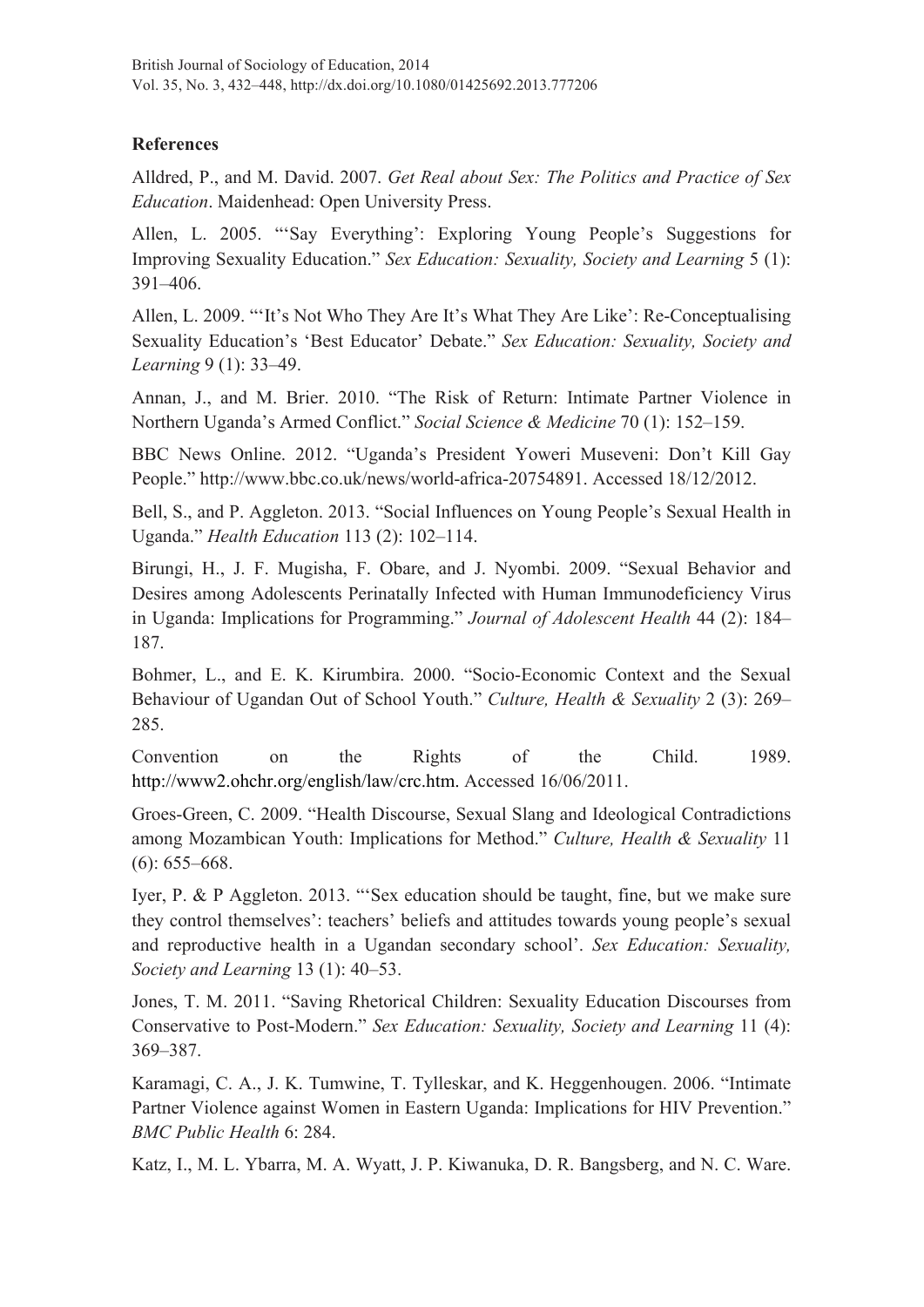2013. "Socio-cultural and Economic Antecedents of Adolescent Sexual Decisionmaking and HIV-Risk in Rural Uganda." *AIDS Care: Psychological and Socio-medical Aspects of AIDS/HIV* 25 (2): 258–264.

Kehily, M. J. 2002. "Sexing the Subject: Teachers, Pedagogies and Sex Education." *Sex Education: Sexuality, Society and Learning* 2 (3): 215–231.

Kibombo, R., S. Neema, A. M. Moore, and F. H. Ahmed. 2008. *Adults' Perceptions of Adolescents' Sexual and Reproductive Health: Qualitative Evidence from Uganda. Occasional Report No. 35.* New York: Guttmacher Institute.

Kinsman, J., J. Nakiyingi, A. Kamali, L. Carpenter, M. Quigley, R. Pool, and J. Whitworth. 2001. "Evaluation of a Comprehensive School-Based AIDS Education Programme in Rural Masaka Uganda." *Health Education Research* 16 (1): 85–100.

Kirby, D., and D. Halperin. 2008. *Success in Uganda: An Analysis of Behavior Changes that Led to Declines in Early HIV Prevalence in the Early 1990s*. Santa Cruz, CA: ETR Associates.

Koenig, M. A., T. Lutalo, F. Zhao, F. Nalugoda, N. Kiwanuka, F. Wabwire-Mangen, G. Kigozi, N. Sewankambo, J. Wagman, D. Serwadda, M. Wawe, and R. Gray. 2004. "Coercive Sex in Rural Uganda: Prevalence and Associated Risk Factors." *Social Science and Medicine* 58 (4): 787–798.

Leach, F., and S. Humphreys. 2007. "Gender Violence in Schools: Taking the 'Girls-as-Victims' Discourse Forward." Gender and Development 15 (1): 51–65.

Lupton, D., and J. Tulloch. 1996. "'All Red in the Face': Students' Views on School-Based HIV and Sexuality Education." *The Sociological Review* 44 (2): 252–271.

McLaughlin, C., S. Swartz, S. Kiragu, S. Walli, and M. Mohamed. 2011*. Old Enough to Know: Consulting Children about Sex and AIDS Education in Africa.* Cape Town, SA: HSRC Press.

Miedema, E. A. J., C. Maxwell, and P. Aggleton. 2011. "Education about HIV/AIDS – Theoretical Underpinnings for a Practical Response." *Health Education Research* 26 (3): 516–525.

Mirembe, R. 2002. "AIDS and Democratic Education in Uganda." Comparative Education 38 (3): 291–302.

Mirembe, R., and L. Davies. 2001. "Is Schooling a Risk? Gender, Power Relations, and School Culture in Uganda" *Gender and Education* 13 (4): 401–416.

Muhangazi, F. K. 2011. "Gender and Sexual Vulnerability of Young Women in Africa: Experiences of Young Girls in Secondary Schools in Uganda." *Culture, Health & Sexuality* 13 (6): 713–725.

Nobelius, A.- M., B. Kalina, R. Pool, J. Whitworth, J. Chesters, and R. Power. 2011. "Sexual Partner Types and Related Sexual Health Risk among Out-of-School Adolescents in Rural South-west Uganda." *AIDS Care: Psychological and Sociomedical Aspects of AIDS/HIV* 23 (2): 252–259.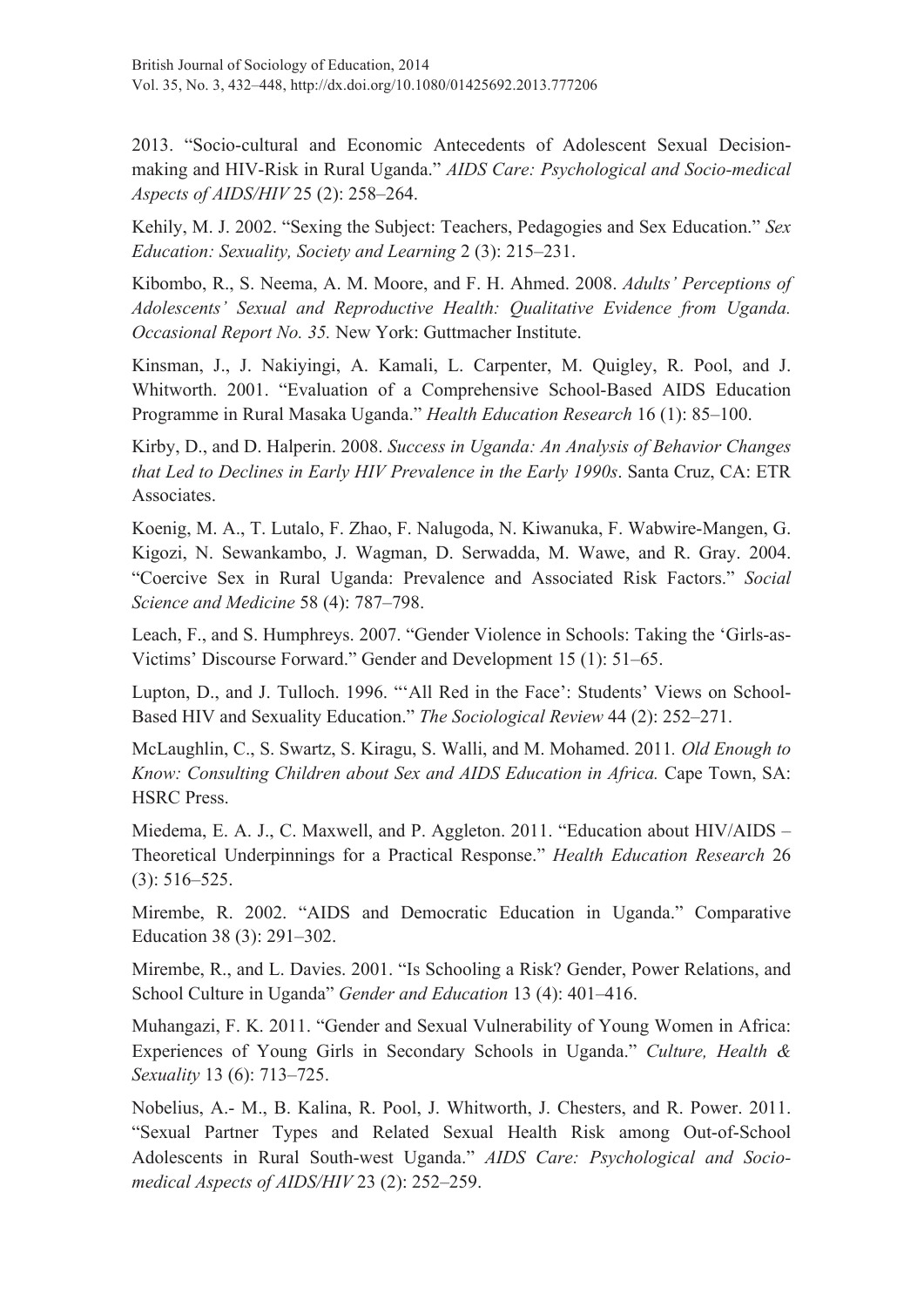Obare, F., H. Birungi, and L. Kavuma. 2011. "Barriers to Sexual and Reproductive Health Programming for Adolescents Living with HIV in Uganda." *Population Review* 30 (1): 151–163.

Parkhurst, J. O. 2011. "Evidence, Politics and Uganda's HIV Success – Moving Forward with ABC and HIV Prevention." *Journal of International Development* 23: 240–252.

Patton, M. Q. 1990. Qualitative Evaluation and Research Methods. 2nd ed. London: SAGE Publications Ltd.

Råssjö, E.- B., and R. Kiwanuka. 2010. "Views on Social and Cultural Influence on Sexuality and Sexual Health in Groups of Ugandan Adolescents." *Sexual and Reproductive Healthcare* 1 (4): 157–162.

Stone, N., and R. Ingham. 2006. "Young People and Sex and Relationships Education." In *Promoting Young People's Sexual Health: International Perspectives*, edited by R. Ingham and P. Aggleton, 192–208. London: Routledge.

Tamale, S. 2007. "Out of the Closet: Unveiling Sexuality Discourses in Uganda." In *Africa After Gender*, edited by C. M. Cole, T. Manuh, and S.F. Miescher, 17–29. Bloomington, IN: Indiana University Press.

Uganda Ministry of Education and Sports. 2006a. *Presidential Initiative on AIDS Strategy for Communication to the Youth: Post Primary PIASCY Training Manual*. Kampala: MoES.

Uganda Ministry of Education and Sports. 2006b. *Presidential Initiative on AIDS Strategy for Communication to the Youth: Post Primary Teacher Resource Book on HIV/AIDS*. Kampala: MoES.

Uganda Ministry of Education and Sports. 2006c. *Presidential Initiative on AIDS Strategy for Communication to the Youth: Lower Post Primary Student Handbook on HIV/AIDS*. Kampala: MoES.

Uganda Ministry of Education and Sports. 2006d. *Presidential Initiative on AIDS Strategy for Communication to the Youth: Upper Post Primary Student Handbook on HIV/AIDS*. Kampala: MoES.

Uganda Ministry of Education and Sports. 2006e. *Education and Sports Sector National Policy Guidelines on HIV/AIDS*. Kampala: MoES.

UNESCO. 2009. *International Technical Guidance on Sexuality Education – An Evidence-Informed Approach for Schools, Teachers and Health Educators*. Paris: UNESCO.

UNESCO. 2007. *Review of Sex, Relationships and HIV Education in Schools*. Prepared for the First Meeting of UNESCO's Global Advisory Group Meeting, 13–14 December 2007. Paris: UNESCO.

World Health Organisation. 2004. *Reproductive Health Strategy – to Accelerate Progress towards the Attainment of International Development Goals and Targets*.